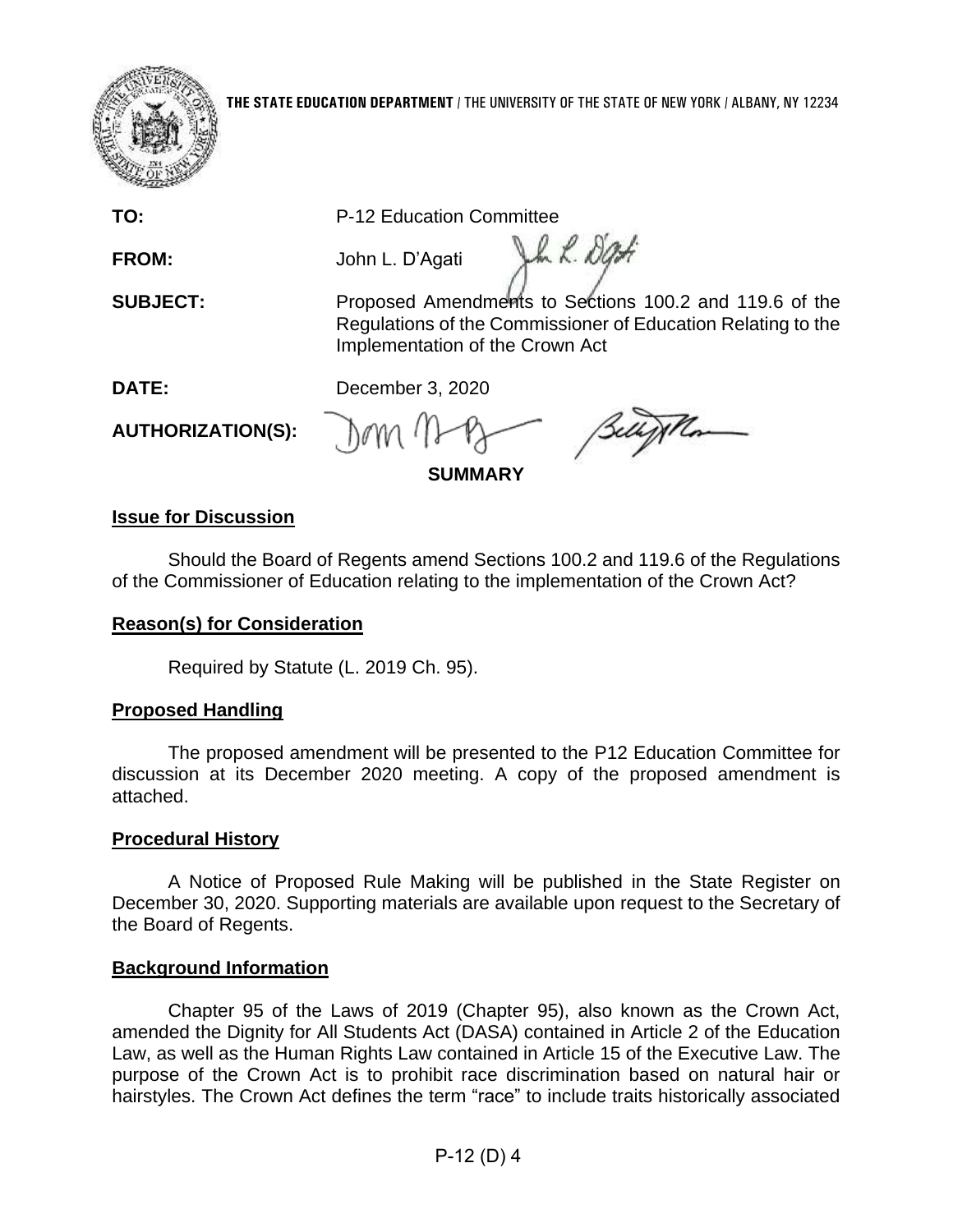with race, including but not limited to, hair texture and protective hairstyles. Additionally, the Crown Act defines the term "protective hairstyles" as including, but not limited to, such hairstyles as braids, locks, and twists.

 The Crown Act addresses potential instances of discrimination against students in administrators, faculty, and other students regarding their natural hair, treated or areas of access to school, participation in activities, and inclusion for opportunities. Students have experienced exclusion, punishment, and harassment from school untreated hairstyles such as cornrows, twists, braids, Bantu knots, fades, Afros, and/or the right to keep hair in an uncut or untrimmed state, hair texture, and protective styles.

New York is the second state to pass a law to protect natural hair or hairstyles. New York Legislators supported the introduction of the Crown Act based upon reported incidents from across the country demonstrating the impact of hair discrimination on students:

- • A high school wrestler was forced to cut his hair or forfeit a wrestling match in New Jersey;
- • A 6-year-old boy in Florida was turned away from a private Christian academy on his first day of school because his hair extended below his ears; and
- A New Orleans-area girl was sent home at the start of the school year from a Catholic school for wearing braids.

 guidelines to be used in school training programs to discourage harassment, bullying, worked with key stakeholders through the DASA Task Force to develop and implement guidance and regulations to assist schools in implementing the provisions of the law. incidents of harassment, bullying and/or discrimination which must be reported to the In 2010, the Dignity for All Students  $Act<sup>1</sup>$  (DASA) added a new Article 2 to the Education Law to require, among other things, that school districts create policies and and/or discrimination and to enable school personnel to prevent and respond to discrimination or harassment. DASA became effective on July 1, 2012, and was later amended to include cyberbullying, effective July 1, 2013. Subsequently, the Department Since the adoption of Commissioner's regulations to implement DASA, the Department has worked to provide training to the field, updates to the DASA website, and several guidance documents. Additionally, in April 2018, the Department amended Commissioner's regulation §100.2(kk)(1) to include illustrative examples of the types of principal, superintendent, or designee when reported to or witnessed by a school employee.

 The proposed amendments to sections 100.2 and 119.6 of the Commissioner's regulations adds definitions for the terms "race" and "protective hairstyle" consistent with the Crown Act. Additionally, section 100.2(kk) is amended to provide additional illustrative regulations are necessary to implement the provisions of the Crown Act. The proposed amendment to the DASA provisions in section 100.2(kk) of the Commissioner's

<sup>1</sup> Chapter 482 of the Laws of 2010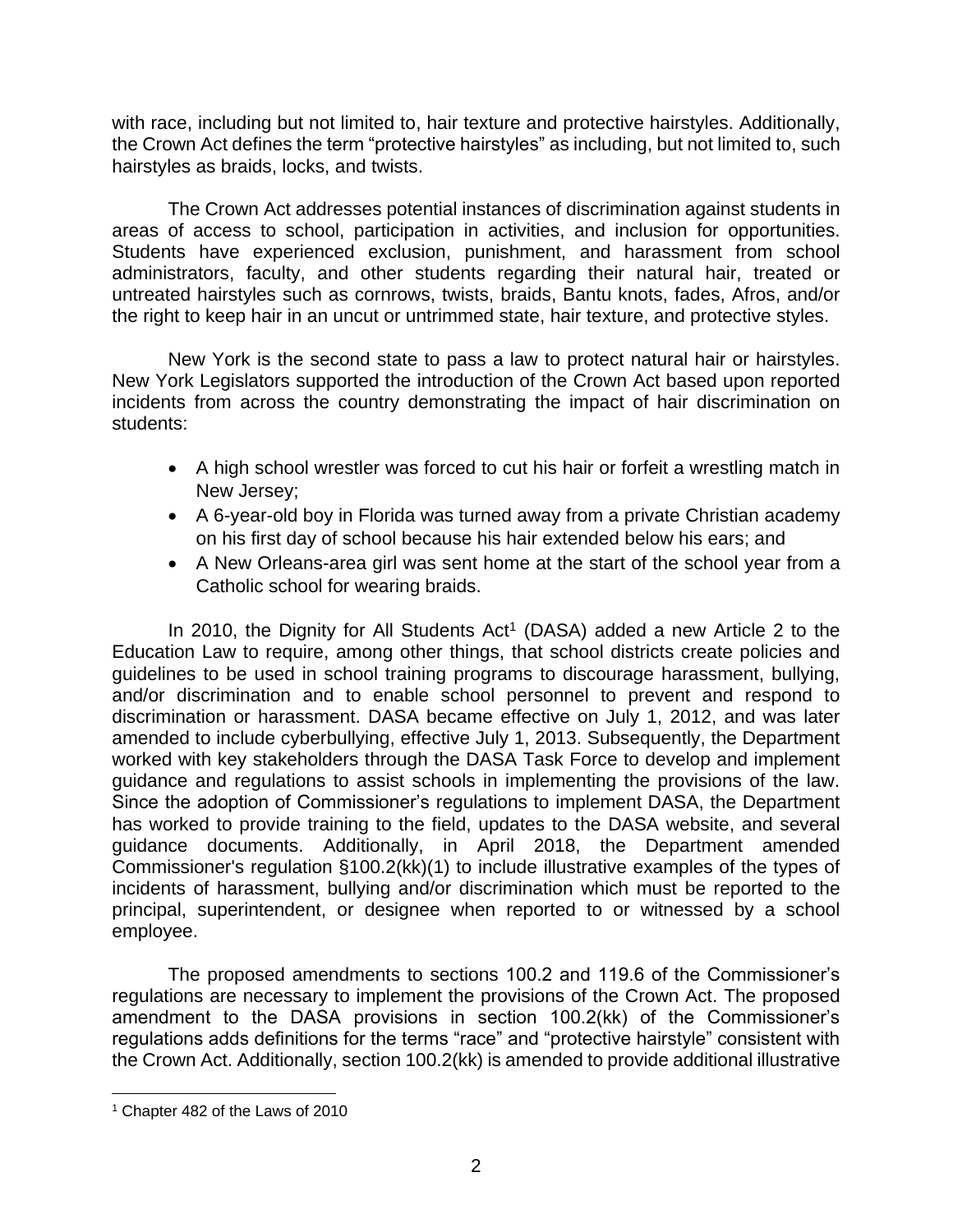examples of discrimination based on natural hair or hairstyles. Furthermore, additional provisions in sections 100.2 and 119.6 of the Commissioner's regulations are amended to make reference to the newly added definitions of "race" and "protective hairstyle."

 harassment in our schools and to ensure that all students are educated in a safe and supportive school environment. However, the issues faced by students and schools in and preventing DASA incidents of discrimination based on natural hair and protective DASA continues to be a powerful tool used to address bullying, discrimination, and this area continue to evolve. The Department is committed to working with stakeholders to ensure that all students have the opportunity to learn and to attend school free from bullying, harassment, and/or discrimination. The Department will work with the Girls of Color Work Group, to create guidance to schools on identifying, investigating, addressing, hairstyles.

## **Related Regents Items**

October 2013: [Safe Schools Task Force](https://www.regents.nysed.gov/common/regents/files/1013p12d1%5B1%5D.pdf)  (https://www.regents.nysed.gov/common/regents/files/1013p12d1%5B1%5D.pdf)

June 2014: [Safe Schools Task Force Update](https://www.regents.nysed.gov/common/regents/files/614p12d1.pdf)  (http://www.regents.nysed.gov/common/regents/files/614p12d1.pdf)

October 2015: [The NYS Safe Schools Task Force: Status Update](https://www.regents.nysed.gov/common/regents/files/meetings/Oct%202015/1015p12d1.pdf)  (https://www.regents.nysed.gov/common/regents/files/meetings/Oct%202015/1015p12d 1.pdf)

May 2016: [Violent and Disruptive Incident Reporting and Calculating the School Violent](https://www.regents.nysed.gov/common/regents/files/516p12d1.pdf)  [Index](https://www.regents.nysed.gov/common/regents/files/516p12d1.pdf) 

(http://www.regents.nysed.gov/common/regents/files/516p12d1.pdf)

September 2016: [Proposed Amendment of Section 100.2\(gg\) of the Commissioner's](https://www.regents.nysed.gov/common/regents/files/916p12d2.pdf)  [Regulations relating to the Uniform Violent and Disruptive Incident Reporting System](https://www.regents.nysed.gov/common/regents/files/916p12d2.pdf)  [\(VADIR\)](https://www.regents.nysed.gov/common/regents/files/916p12d2.pdf) 

(http://www.regents.nysed.gov/common/regents/files/916p12d2.pdf)

May 2018: [Proposed Amendment to Section 100.2\(kk\)\(1\) of the Commissioner's](https://www.regents.nysed.gov/common/regents/files/518p12a4.pdf)  [Regulations Relating to Reports of Incidents of Harassment, Bullying and/or](https://www.regents.nysed.gov/common/regents/files/518p12a4.pdf)  [Discrimination Pursuant to the Dignity for All Students Act](https://www.regents.nysed.gov/common/regents/files/518p12a4.pdf)  (https://www.regents.nysed.gov/common/regents/files/518p12a4.pdf)

July 2018: [Proposed Amendment to Section 100.2\(kk\)\(1\) of the Commissioner's](https://www.regents.nysed.gov/common/regents/files/718brca11.pdf)  [Regulations Relating to Reports of Incidents of Harassment, Bullying, and/or](https://www.regents.nysed.gov/common/regents/files/718brca11.pdf)  [Discrimination Pursuant to the Dignity for All Students Act](https://www.regents.nysed.gov/common/regents/files/718brca11.pdf)  (http://www.regents.nysed.gov/common/regents/files/718brca11.pdf)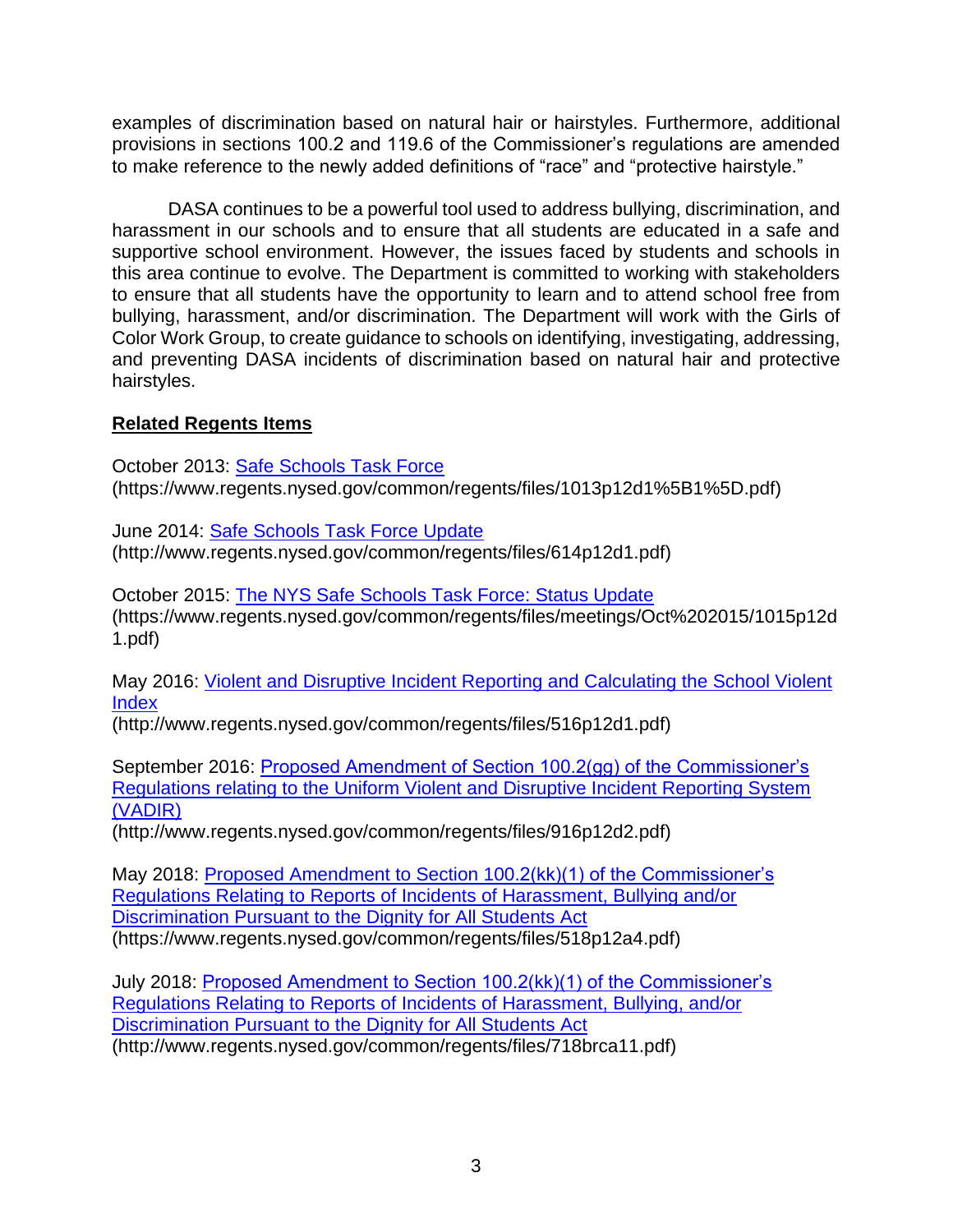September 2018: [Proposed Amendment to Section 100.2\(kk\)\(1\) of the Commissioner's](https://www.regents.nysed.gov/common/regents/files/918p12a4.pdf) [Regulations Relating to Reports of Incidents of Harassment, Bullying, and/or](https://www.regents.nysed.gov/common/regents/files/918p12a4.pdf)  [Discrimination Pursuant to the Dignity for All Students Act](https://www.regents.nysed.gov/common/regents/files/918p12a4.pdf)  (https://www.regents.nysed.gov/common/regents/files/918p12a4.pdf)

### **Recommendation**

Not applicable.

### **Timetable for Implementation**

 Register and expiration of the 60-day public comment period required under the State It is anticipated that the proposed rule will be presented to the Board of Regents for adoption at its April 2021 meeting, after publication of the proposed rule in the State Administrative Procedure Act. If adopted at the April meeting, the proposed rule will become effective as a permanent rule on April 28, 2021.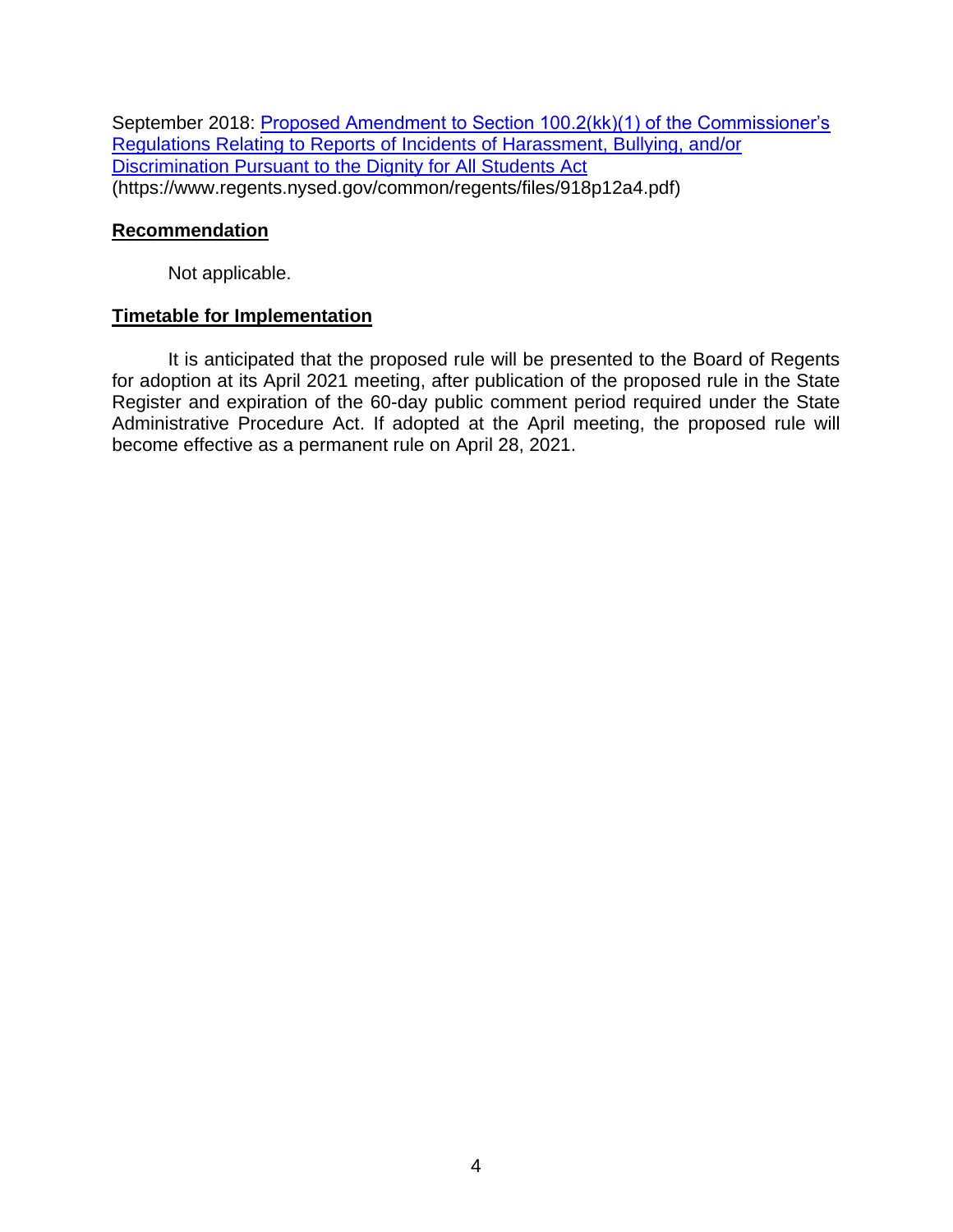#### **Attachment**

#### AMENDMENT TO THE REGULATIONS OF THE COMMISSIONER OF EDUCATION

Pursuant to sections 12, 101, 112, and 207 of the Education Law and Chapter 95 of the Laws of 2019.

1. Subparagraph (x) of paragraph (1) of subdivision (kk) of section 100.2 of the Regulations of the Commissioner of Education is amended to read as follows:

(x) *Race* shall include traits historically associated with race, including, but not limited to, hair texture and protective hairstyles.

(xi) *Protective hairstyles* shall include, but not be limited to, such hairstyles as braids, locks, and twists.

(xi) For purposes of this section, *a report of harassment, bullying, and/or discrimination* means a written or oral report of harassment, bullying, and/or discrimination that could constitute a violation of the Dignity for All Students Act (article 2 of the Education Law). Such a report may include, but is not limited to, the following examples:

(*a*) a report regarding the denial of access to school facilities, functions, opportunities or programs including, but not limited to, restrooms, changing rooms, locker rooms, and/or field trips, based on a person's actual or perceived race, color, weight, national origin, ethnic group, religion, religious practice, disability, sexual orientation, gender (which includes gender identity and/or expression), or sex; or

(*b*) a report regarding application of a dress code, specific grooming or appearance standards that is based on a person's actual or perceived race, color,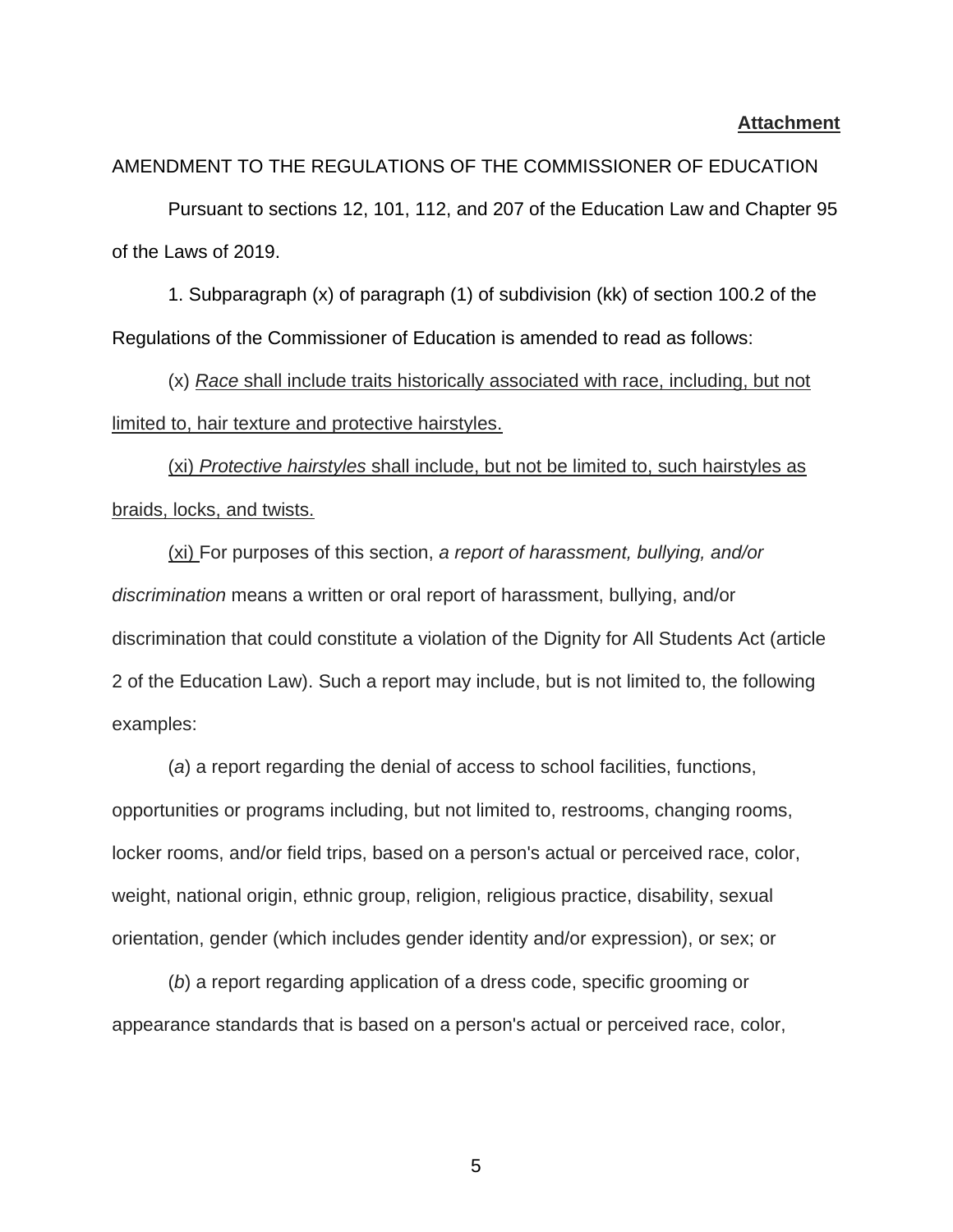weight, national origin, ethnic group, religion, religious practice, disability, sexual orientation, gender (which includes gender identity and/or expression), or sex; or

(*c*) a report regarding the use of name(s) and pronoun(s) or the pronunciation of name(s) that is based on a person's actual or perceived race, color, weight, national origin, ethnic group, religion, religious practice, disability, sexual orientation, gender (which includes gender identity and/or expression), or sex; or

(*d*) a report regarding the punishment, differential treatment or humiliation of a student, or exclusion of a student from a school function, athletic team or school yearbook, based on hair texture or protective hairstyle, or the request to alter or actual alteration of a protective hairstyle; or

(e) a report regarding any other form of harassment, bullying and/or discrimination, based on a person's actual or perceived race, color, weight, national origin, ethnic group, religion, religious practice, disability, sexual orientation, gender (which includes gender identity and/or expression), or sex.

2. Paragraph (2) of subdivision (c) of section 100.2 of the Regulations of the Commissioner of Education is amended to read as follows:

(2) for all public school students, instruction that supports development of a school environment free of harassment, bullying, and/or discrimination as required by the Dignity For All Students Act (article 2 of the Education Law), with an emphasis on discouraging acts of harassment, bullying, and/or discrimination, including but not limited to instruction that raises students' awareness and sensitivity to harassment, bullying and/or discrimination based on a person's actual or perceived race as defined in Education Law section 11(9), color, weight, national origin, ethnic group, religion,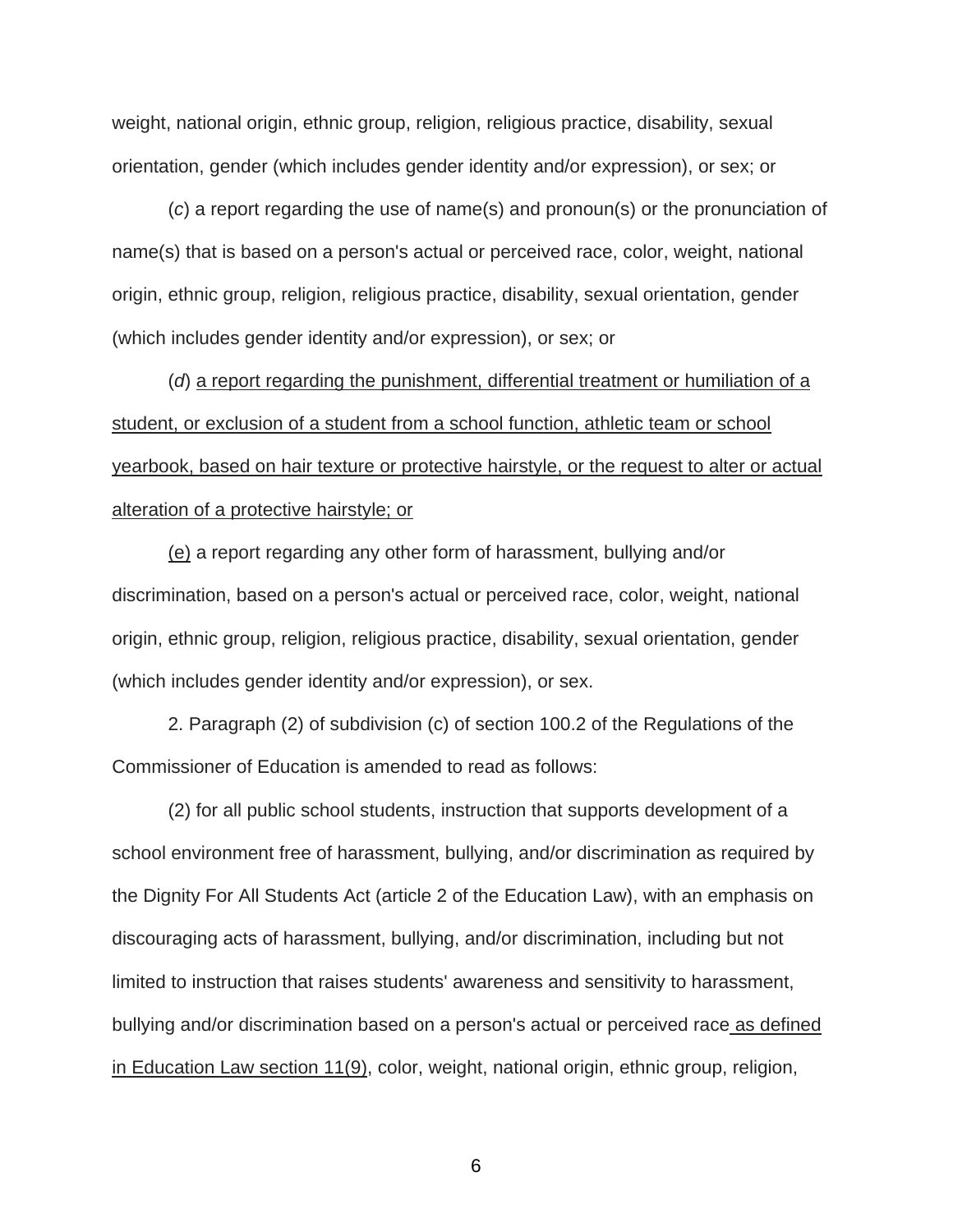religious practice, disability, sexual orientation, gender, or sex, and instruction in the safe, responsible use of the Internet and electronic communications; provided that in public schools other than charter schools, such instruction shall be provided as part of a component on civility, citizenship and character education in accordance with [section](https://1.next.westlaw.com/Link/Document/FullText?findType=L&pubNum=1000069&cite=NYEDS801-A&originatingDoc=I888EC52D69F140399090E49DD49BB32B&refType=LQ&originationContext=document&transitionType=DocumentItem&contextData=(sc.Category))  [801-a of the Education Law;](https://1.next.westlaw.com/Link/Document/FullText?findType=L&pubNum=1000069&cite=NYEDS801-A&originatingDoc=I888EC52D69F140399090E49DD49BB32B&refType=LQ&originationContext=document&transitionType=DocumentItem&contextData=(sc.Category))

3. Subdivision (k) of section 100.2 of the Regulations of the Commissioner of Education is amended to read as follows:

(k) *Nondiscrimination in curricular and extracurricular activities.* No student shall be denied membership or participation, on the basis of race as defined in Education Law section 11(9) and subdivision (kk) of this section, sex, marital status, color, religion, national origin or disability, in any program or activity which is included in a school program of curricular or extracurricular activities, provided that:

- $(1)$  ...;
- $(2)$  ...;
- (3) …; and
- $(4)$  ....

4. Subclause (6) of clause (b) of subparagraph (ii) of paragraph (2) of subdivision l of section 100.2 of the Regulations of the Commissioner of Education is amended to read as follows:

(*6*) Such conduct shall include, but is not limited to acts based on a person's actual or perceived race as defined in Education Law section 11(9) and subdivision (kk) of this section, color, weight, national origin, ethnic group, religion, religious practices, disability, sexual orientation, gender as defined in [Education Law Section 11\(6\),](https://1.next.westlaw.com/Link/Document/FullText?findType=L&pubNum=1000069&cite=NYEDS11&originatingDoc=I888EC52D69F140399090E49DD49BB32B&refType=LQ&originationContext=document&transitionType=DocumentItem&contextData=(sc.Category)) or sex;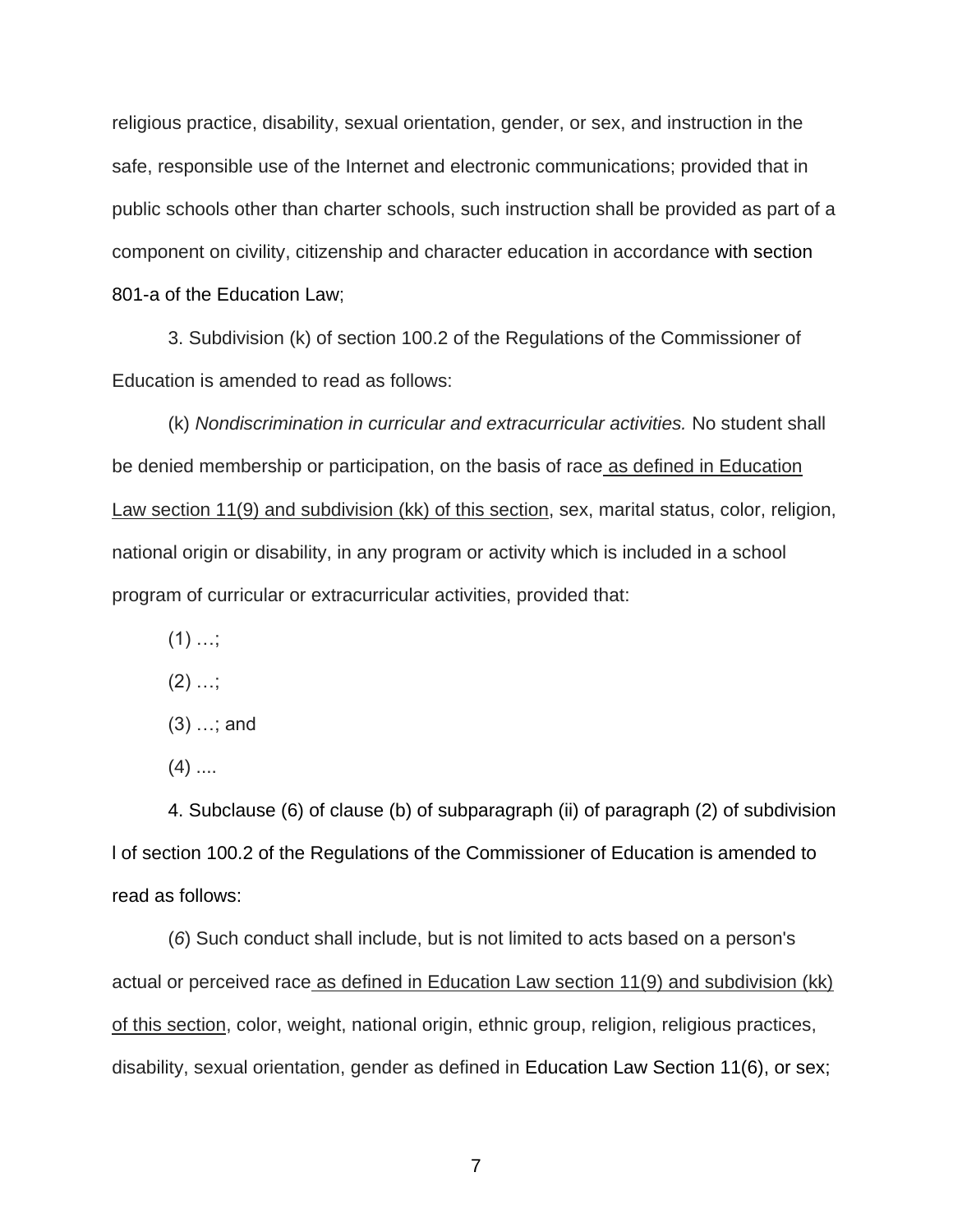provided that nothing in this subdivision shall be construed to prohibit a denial of admission into, or exclusion from, a course of instruction based on a person's gender that would be permissible under [Education Law sections 3201-a](https://1.next.westlaw.com/Link/Document/FullText?findType=L&pubNum=1000069&cite=NYEDS3201-A&originatingDoc=I888EC52D69F140399090E49DD49BB32B&refType=LQ&originationContext=document&transitionType=DocumentItem&contextData=(sc.Category)) or [2854\(2\)\(a\)](https://1.next.westlaw.com/Link/Document/FullText?findType=L&pubNum=1000069&cite=NYEDS2854&originatingDoc=I888EC52D69F140399090E49DD49BB32B&refType=LQ&originationContext=document&transitionType=DocumentItem&contextData=(sc.Category)) and Title IX of the Education Amendments of 1972 [\(20 U.S.C. section 1681, et seq.\)](https://1.next.westlaw.com/Link/Document/FullText?findType=L&pubNum=1000546&cite=20USCAS1681&originatingDoc=I888EC52D69F140399090E49DD49BB32B&refType=LQ&originationContext=document&transitionType=DocumentItem&contextData=(sc.Category)), or to prohibit, as discrimination based on disability, actions that would be permissible under section 504 of the Rehabilitation Act of 1973;

5. Clause (d) of subparagraph (vi) of clause (1) of subdivision (gg) of section 100.2 of the Regulations of the Commissioner of Education is amended to read as follows:

(*d*) Material incident of harassment, bullying, and/or discrimination. A single verified incident or a series of related verified incidents where a student is subjected to harassment, bullying and/or discrimination by a student and/or employee on school property or at a school function. In addition, such term shall include a verified incident or series of related incidents of harassment or bullying that occur off school property, as defined in subparagraph (kk)(1)(viii) of this section, such conduct shall include, but is not limited to, threats, intimidation or abuse based on a person's actual or perceived race as defined in Education Law section 11(9) and subdivision (kk) of this section, color, weight, national origin, ethnic group, religion, religious practice, disability, sexual orientation, gender, or sex; provided that nothing in this subdivision shall be construed to prohibit a denial of admission into, or exclusion from, a course of instruction based on a person's gender that would be permissible under [Education Law sections 3201](https://1.next.westlaw.com/Link/Document/FullText?findType=L&pubNum=1000069&cite=NYEDS3201-A&originatingDoc=I888EC52D69F140399090E49DD49BB32B&refType=LQ&originationContext=document&transitionType=DocumentItem&contextData=(sc.Category)) [ao](https://1.next.westlaw.com/Link/Document/FullText?findType=L&pubNum=1000069&cite=NYEDS3201-A&originatingDoc=I888EC52D69F140399090E49DD49BB32B&refType=LQ&originationContext=document&transitionType=DocumentItem&contextData=(sc.Category))r [2854\(2\)\(a\)](https://1.next.westlaw.com/Link/Document/FullText?findType=L&pubNum=1000069&cite=NYEDS2854&originatingDoc=I888EC52D69F140399090E49DD49BB32B&refType=LQ&originationContext=document&transitionType=DocumentItem&contextData=(sc.Category)) and title IX of the Education Amendments of 1972 [\(20 U.S.C. section](https://1.next.westlaw.com/Link/Document/FullText?findType=L&pubNum=1000546&cite=20USCAS1681&originatingDoc=I888EC52D69F140399090E49DD49BB32B&refType=LQ&originationContext=document&transitionType=DocumentItem&contextData=(sc.Category))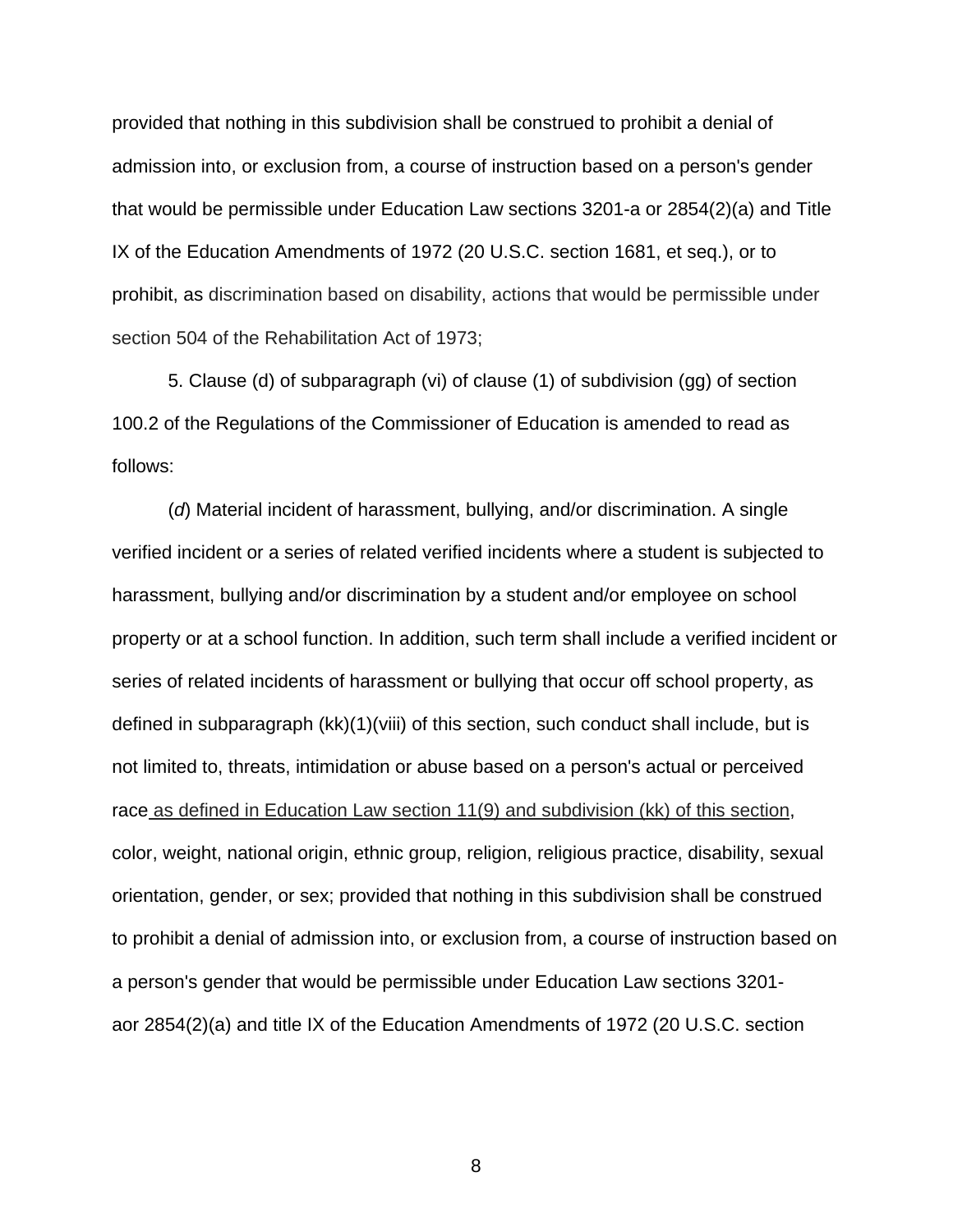[1681, et seq.\)](https://1.next.westlaw.com/Link/Document/FullText?findType=L&pubNum=1000546&cite=20USCAS1681&originatingDoc=I888EC52D69F140399090E49DD49BB32B&refType=LQ&originationContext=document&transitionType=DocumentItem&contextData=(sc.Category)), or to prohibit, as discrimination based on disability, actions that would be permissible under section 504 of the Rehabilitation Act of 1973.

6. Subparagraph (vii) of paragraph (1) of subdivision (j) of section 100.2 of the Regulations of the Commissioner of Education is amended to read as follows:

(vii) Discrimination means discrimination against any student by a student or students and/or an employee or employees on school property or at a school function including, but not limited to, discrimination based on a person's actual or perceived race as defined in Education Law section 11(9) and subdivision (kk) of this section, color, weight, national origin, ethnic group, religion, religious practice, disability, sexual orientation, gender or sex.

7. Clause (d) of subparagraph (viii) of paragraph (1) of subdivision (j) of section 100.2 of the Regulations of the Commissioner of Education is amended to read as follows:

(*d*) For purposes of this subdivision, the term threats, intimidation or abuse shall include verbal and non-verbal actions. Acts of harassment or bullying shall include, but not be limited to, acts based on a person's actual or perceived race as defined in Education Law section 11(9) and subdivision (kk) of this section, color, weight, national origin, ethnic group, religion, religious practice, disability, sexual orientation, gender, or sex.

8. Subparagraph (i) of paragraph (3) of subdivision (j) of section 100.2 of the Regulations of the Commissioner of Education is amended to read as follows:

(i) raise awareness and sensitivity to potential acts of harassment, bullying, and/or discrimination directed at students that are committed by students and/or school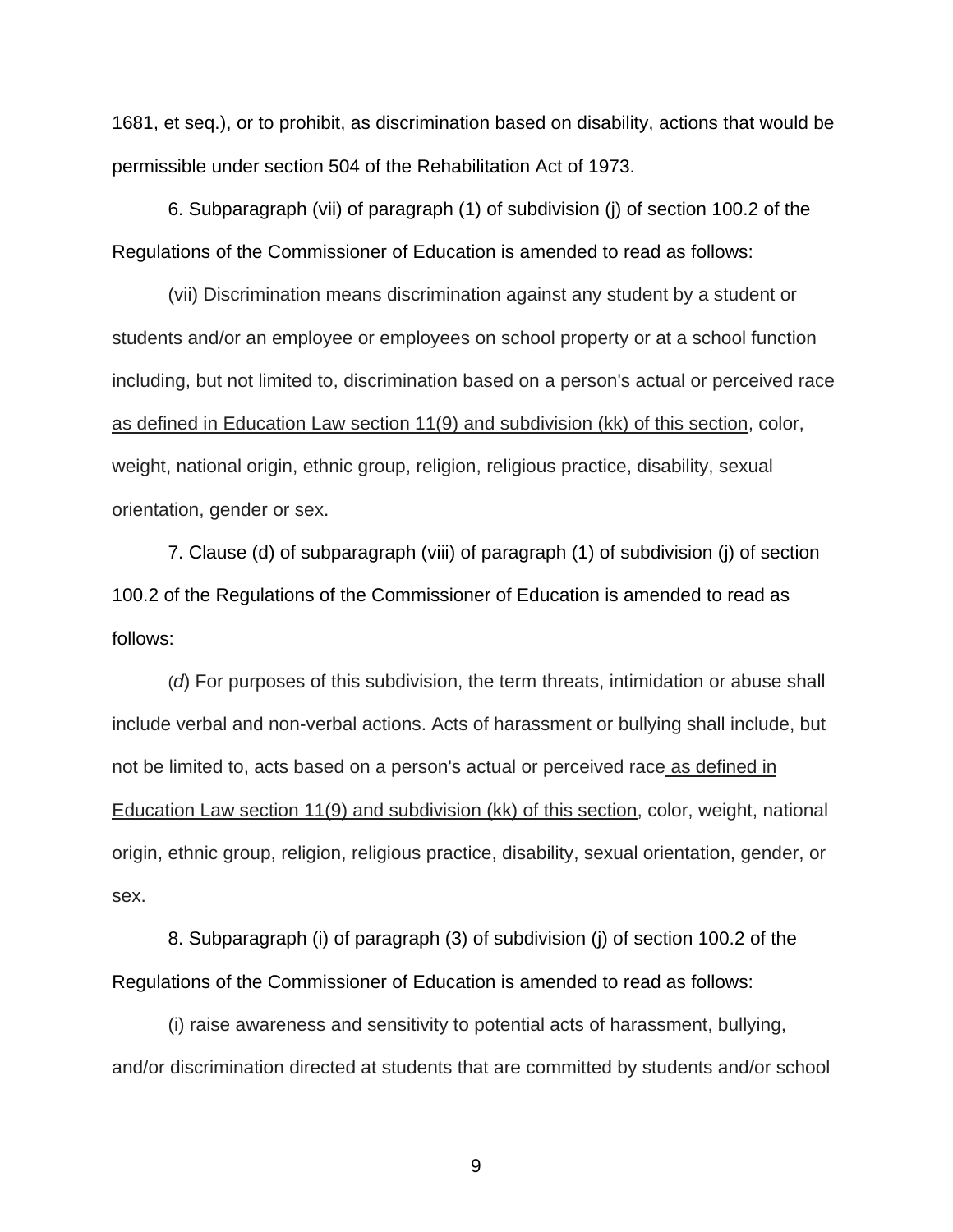employees on school property or at a school function, or off school property pursuant to subclause (1)(viii)(c)(3) of this subdivision; including, but not limited to, harassment, bullying and/or discrimination based on a person's actual or perceived race as defined in Education Law section 11(9) and subdivision (kk) of this section, color, weight, national origin, ethnic group, religion, religious practice, disability, sexual orientation, gender, or sex. Such training shall address the social patterns of harassment, bullying and/or discrimination, the identification and mitigation of such acts, and strategies for effectively addressing problems of exclusion, bias and aggression in educational settings;

9. Subparagraph (iii) of paragraph (4) of subdivision (jj) of section 100.2 of the Regulations of the Commissioner is amended to read as follows:

(iii) provided with training which addresses the social patterns of harassment, bullying and discrimination, including but not limited to those acts based on a person's actual or perceived race as defined in Education Law section 11(9) and subdivision (kk) of this section, color, weight, national origin, ethnic group, religion, religious practice, disability, sexual orientation, gender, and sex;

10. Paragraph (6) of subdivision (a) of section 119.6 of the Commissioner's Regulations is amended to read as follows:

(6) Such conduct shall include, but is not limited to acts based on a person's actual or perceived race as defined in Education Law section 11(9) and subdivision (kk) of section 100.2 of this Subtitle, color, weight, national origin, ethnic group, religion, religious practices, disability, sexual orientation, gender as defined in [Education Law](https://1.next.westlaw.com/Link/Document/FullText?findType=L&pubNum=1000069&cite=NYEDS11&originatingDoc=I3252B240E35211E2BB4BE99BA69568D4&refType=LQ&originationContext=document&transitionType=DocumentItem&contextData=(sc.Category))  [section 11\(6\),](https://1.next.westlaw.com/Link/Document/FullText?findType=L&pubNum=1000069&cite=NYEDS11&originatingDoc=I3252B240E35211E2BB4BE99BA69568D4&refType=LQ&originationContext=document&transitionType=DocumentItem&contextData=(sc.Category)) or sex; provided that nothing in this subdivision shall be construed to